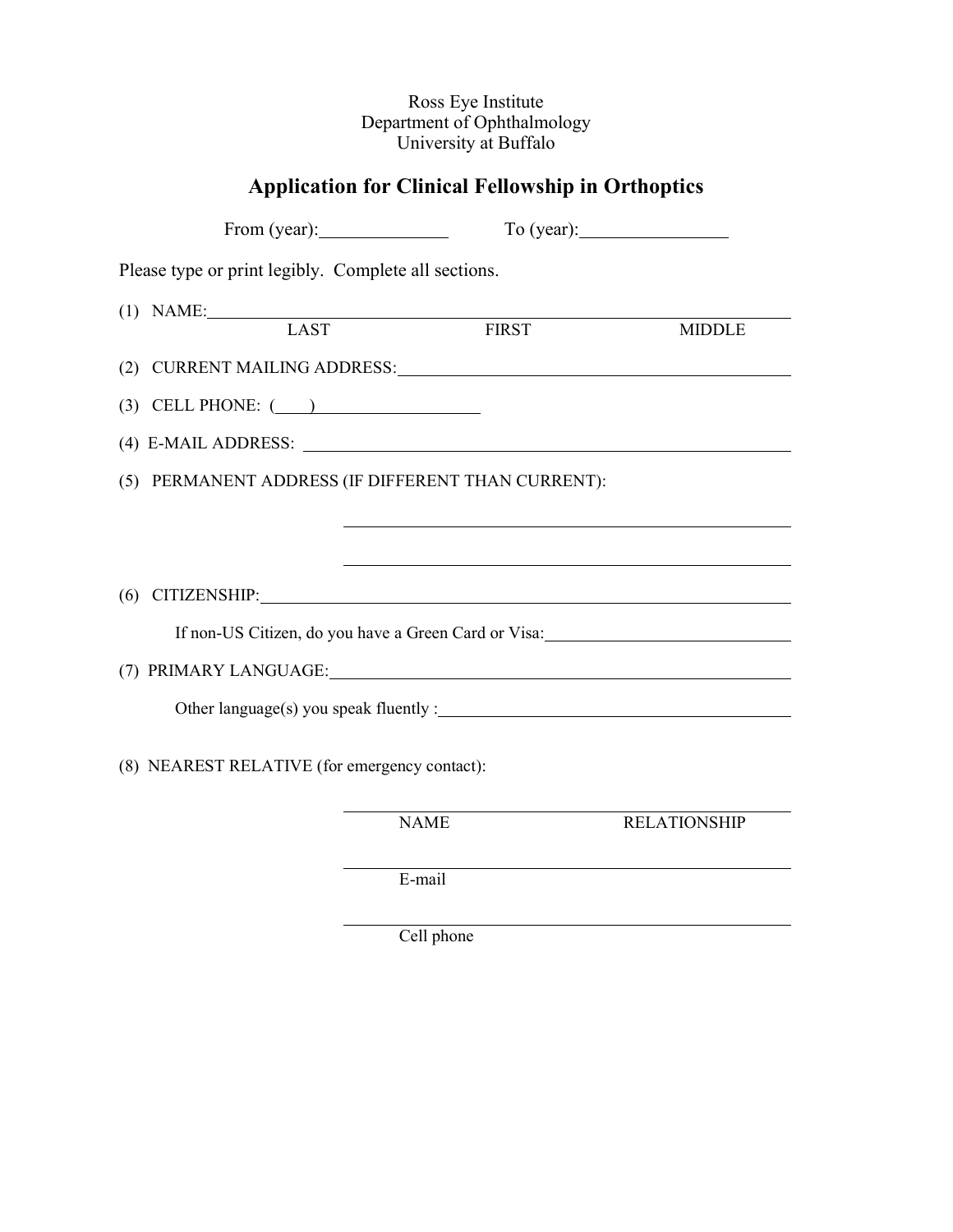(9) List education and activities chronologically from high school to present:

| <b>DATES</b> | NAME OF SCHOOL                                                                                                                                                                                                                                                               | DEGREE/CERTIFICATE |
|--------------|------------------------------------------------------------------------------------------------------------------------------------------------------------------------------------------------------------------------------------------------------------------------------|--------------------|
|              |                                                                                                                                                                                                                                                                              |                    |
| (10)         | Do you currently hold any certification in another health care field (i.e.: COT, COMT)?                                                                                                                                                                                      |                    |
| (11)         | List any memberships in societies, professional organizations, or others:                                                                                                                                                                                                    |                    |
| (12)         |                                                                                                                                                                                                                                                                              |                    |
| (13)         | How did you hear about Orthoptics as a career? _________________________________                                                                                                                                                                                             |                    |
| (14)         | Why does the field of Orthoptics appeal to you? ________________________________                                                                                                                                                                                             |                    |
| (15)         |                                                                                                                                                                                                                                                                              |                    |
| (16)         | Do you plan to apply for Certification to the American Orthoptic Council upon successful<br>completion of the Ross Eye Institute Orthoptic Fellowship? _____________________                                                                                                 |                    |
| (17)         | Three letters of recommendation are required. List below the names of all of your references<br>and ask them to write directly to: Kyle Arnoldi, C.O., C.O.M.T., Attention: Orthoptic Program;<br>Ross Eye Institute, 1176 Main Street, Buffalo, NY 14209; kylea@buffalo.edu |                    |
| $\mathbf{L}$ |                                                                                                                                                                                                                                                                              |                    |

| .  |             |        |
|----|-------------|--------|
|    | <b>NAME</b> | E-MAIL |
| 2. |             |        |
|    | <b>NAME</b> | E-MAIL |
| 3. |             |        |
|    | <b>NAME</b> | E-MAIL |
|    |             |        |

(18) Enclose with this application:

1. Brief autobiographical sketch (less than 300 words). You may expand on any of the questions  $(\text{\#9} - 16)$  asked above.